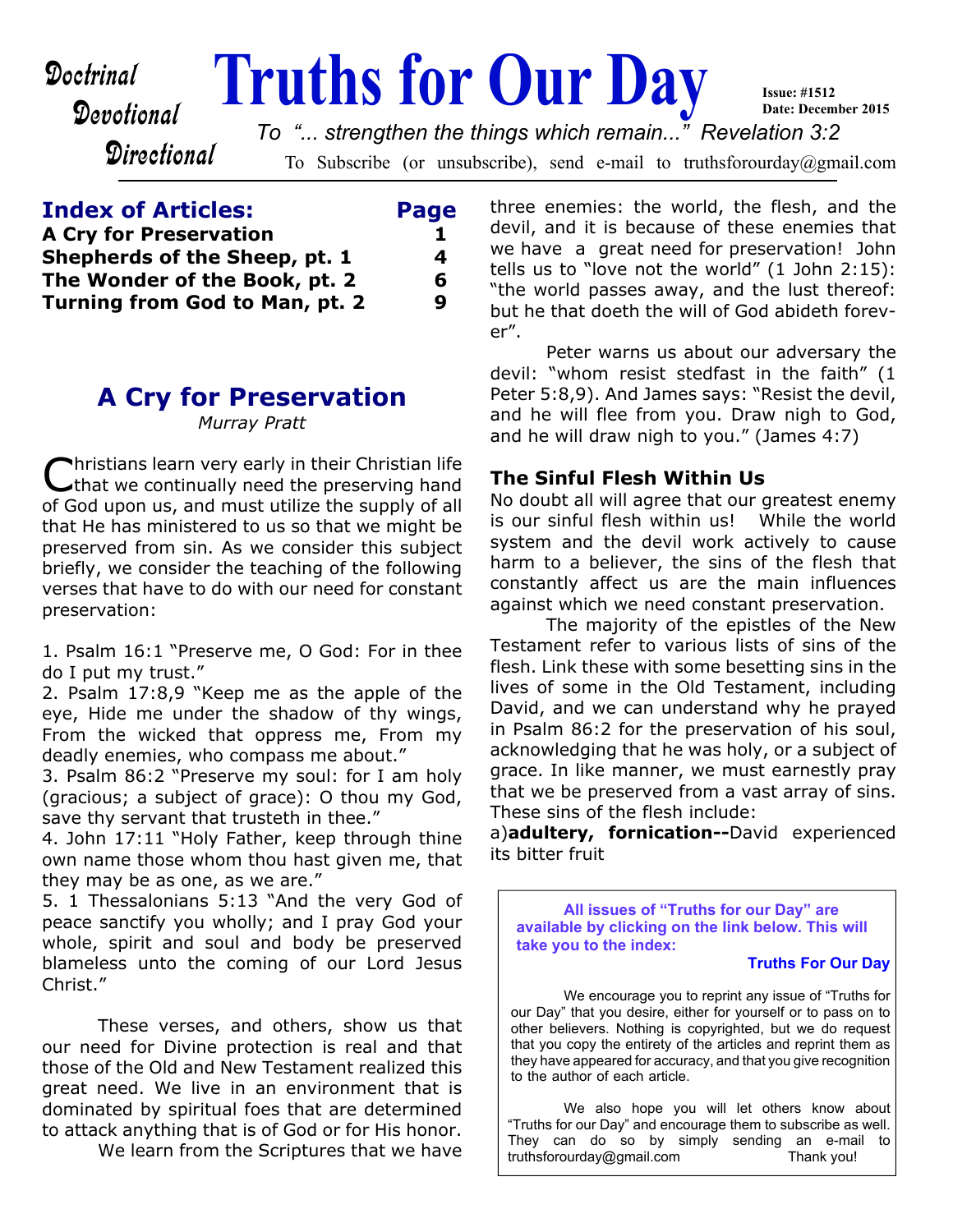b)**covetousness--**Achan rested his eyes on gold that wasn't his; David coveted another man's wife.

c) **theft–**"then Achan took it", and as a result, faced the judging hand of God upon him and his family.

d)**drunkenness** when in trouble, some turn to alcohol to relieve the pain, but they only receive more! How sad when some Christians advocate 'social drinking'!

e)**evil speaking--**which can lead to railing, even as Miriam learned the results of evil speaking, being shut out of the camp for 7 days f)**malice--**an evil, vicious attitude toward others. Paul says: "Let all bitterness, and wrath, and anger, and clamour, and evil speaking, be put away from you, with all malice" (Ephesians 4:31)

g) **guile, deceit, lying** Ananias & Sapphira acted dishonestly, and paid dearly for their sin! h)**hypocrisy** The Pharisees were called 'hypocrites' by the Lord Jesus. This sin causes much distress in any assembly.

i)**envy, jealousy** King Saul was jealous of David, and the jealousy consumed him to the point where he hunted David as a partridge

j)**pride** Absalom was proud of his appearance and his charisma with the people but it led to his eventual death.

k)**strife, division** Paul warned the Corinthians about pride, strife and division; he told the Galatians that if they continued to bite and devour one another that we would eventually consume one another!

# **What will Preserve Us?**

What will preserve us from the sins of the flesh? The first thing to notice is in Galatians 5:22, 23. It is the **power of the Holy Spirit** freely working in the individual believer. "But the fruit of the Spirit is love, joy, peace, longsuffering, gentleness, goodness, faith, meekness, temperance". It is a great encouragement to every believer to know that it is God's purpose to preserve His people from sin. We can read some promises having to do with preservation:

a)Psalm 31:23 "O love the Lord, all ye his saints: For the Lord preserveth the faithful, And plentifully rewardeth the proud doer"

b)Psalm 116:6 "The Lord preserveth the simple: I was brought low, and he helped me."

c)Psalm 145:20 "The Lord preserveth all them that fear him: But all the wicked will he destroy." d)Psalm 146:9 "The Lord preserveth the strangers: he relieveth the fatherless and widow: But the way of the wicked he turneth upside down." Ruth was 'a stranger', but the Lord proved that he had great plans for her. She became the great-grandmother of David, and was eventually the royal line of the Lord Jesus.

e)2 Timothy 4:18 "And the Lord shall deliver me from every evil work, and will preserve me unto his heavenly kingdom: to whom be glory for ever and ever."

f) Jude 24 "Now unto Him that is able to keep you from falling, and to present you faultless before the presence of His glory with exceeding joy, to the only wise God our Saviour, be glory and majesty, dominion and power, both now and ever. Amen."

 One of the important purposes of the indwelling Holy Spirit is to guard the believer from the influence and power of the flesh. Notice Galatians 5:17: "This I say then, Walk in the Spirit, and ye shall not fulfil the lust of the flesh. For the flesh lusteth against the Spirit, and the Spirit against the flesh: and these are contrary the one to the other: so that ye cannot do the things that ye would."

 His presence indicates an aspect of God's power to overcome sin, for we admit that we are often helpless to accomplish this in ourselves. 1 John 4:4. . . "greater is he that is in you than he that is in the world". It is through dependence upon and in harmony with His working that we are preserved from the domination of the flesh in our lives.

 A very encouraging verse from the Old Testament is, "Thou wilt keep him in perfect peace, whose mind is stayed on Thee: because he trusteth in thee: Trust ye in the Lord forever: for in the Lord Jehovah is everlasting strength." (Isaiah 26:3,4). Our power for preservation relies upon the unfailing work of the Holy Spirit to accomplish this in each one.

 A look at what the psalmist says in Psalm 121 reminds and encourages us of the unfailing, constant power and presence of God to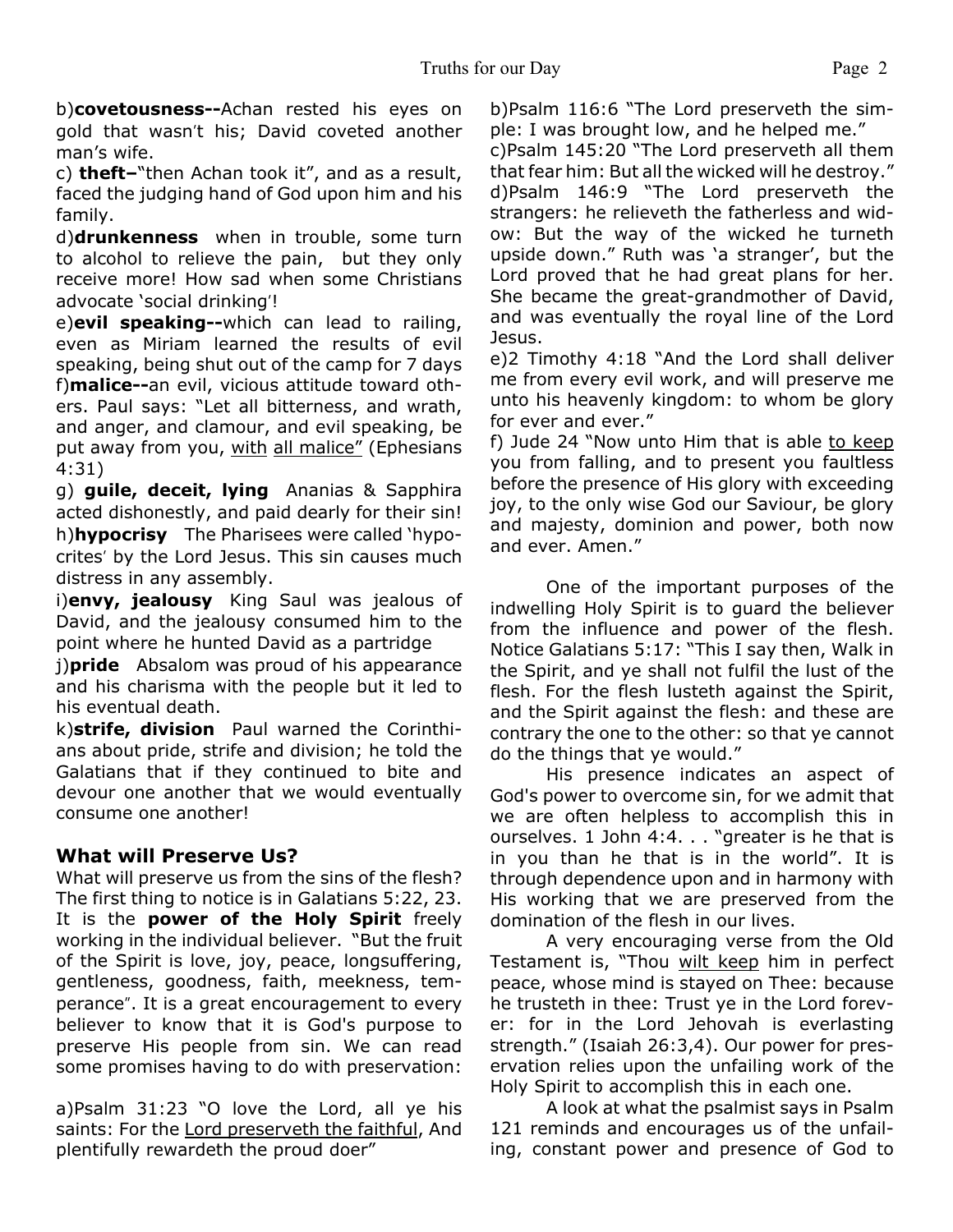preserve His people, who are being kept and preserved in the midst of danger. How blessed it is to know this in a practical, personal way.

 Secondly, we notice that, along with the operation of the Holy Spirit to combat such detrimental sins in our lives, we have the **infallible and invaluable Word of God.**

 We read in 1 Peter 2:2 about the "sincere milk of the Word" Of old it has been well-said, "This Book (the Bible) will keep you from sin; but sin will keep you from this Book!" It is through reading and applying the truths of God's holy Word to our practices, thoughts and attitudes that we can be preserved in our spiritual life from falling. Sadly, in many cases, the Word of God is not allowed to have the place that it should. The devil knows this, and he is actively working to fill our lives and minds so that the power and desire for the Word is crowded out and time is not given to careful mediation on its truths. Moses commanded Joshua in his last moments, "This book of the law shall not depart out of thy mouth; but thou shalt meditate therein day and night, that thou mayest observe to do according to all that is written therein: for then thou shalt make thy way prosperous, and then thou shalt have good success." Those principles have never changed, and we desperately need the preserving, cleansing effect of God's Word in our lives daily.

 Another thing that will preserve us is to be **conscious of God's continual presence in our lives.** Notice James 4:8. . . "Draw nigh to God", so being conscious of God's Presence will preserve from sin. The more that we are conscious of His presence at every moment, the more careful it will make us to avoid anything that would bring about our ruin. We can become so busy in life so that we fail to allow the realization of that presence to control and guard us. This will inevitably lead to our downfall and ruin.

 God has made another important provision for us, and that is the **unceasing work of our Great High Priest at God's right** hand. Hebrews 4:14-16 tells us, "seeing that we have a great High Priest. . ." It is a great encouragement to a believer to know that our Lord Jesus, Who loves us "unto the end," will never cease in His intercessory work on our behalf. He is there to keep us from sin through His unceasing

ministry of grace, and He also ministers on our behalf when we do sin (1 John 2:1-2). It is never God's purpose that we should sin, but He knows that we will sin. Therefore provision has been made to provide the necessary preserving powers for each one of us.

 It is essential that we avail ourselves of these resources if we desire to live a life that is useful and pleasing to our blessed Lord. We need to have the same desire as the apostle John, expressed in 1 John 2:28: ". . . And now, little children, abide in him; that, when (whenever) he shall appear, we may have confidence, and not be ashamed before him at his coming."

#### **An Illustration**

Here is an Illustration of the victory that a believer has over sin: Once when Charles Garrett was preaching to a large congregation about the mysterious troubles that often come to the Christian, he was saying that we are not exempt from trouble, quoting, "whom the Lord loveth he chasteneth", and saying that some converted men had more trouble after their conversion than before. He had known Christian men who were steeped in trouble, and surrounded by it; they had trouble to the right, trouble to the left, trouble In front, and trouble behind. Then an old man in the gallery who had served God for 70 years, shouted, "Glory be to God, it's always open on top." The old man was right, for there is one eye that never slumbers, one ear that ever hears, and one heart that ever feels. "He ever lives for us." (Hebrews 7:25) ---Hy Pickering

**A cunning enemy we have to deal with; he knows our weak points since he has been dealing with me for these past six thousand years and he knows all about them. He is possessed of a gigantic intellect, though he be a fallen spirit; he is easily able to discover where sore places are, and there it is that he immediately attacks us. If we be like Achilles, and cannot be wounded anywhere but in our heel, then at the heel he will send his dart and nowhere else.**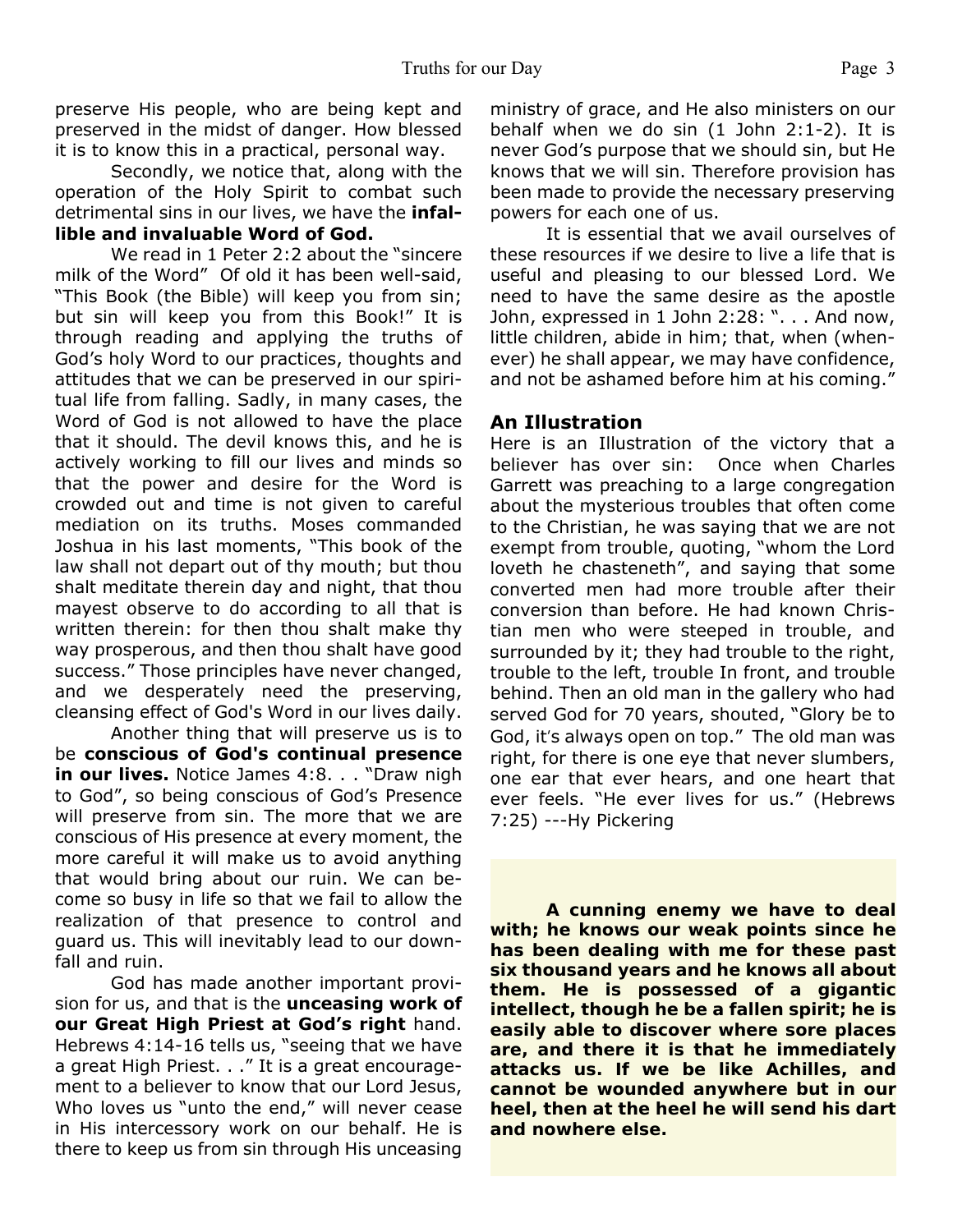# **Shepherds of the Sheep**

#### *Joel Portman*

God's people need Shepherds! Just as sheep<br>Cannot exist for long or thrive without a od's people need Shepherds! Just as sheep shepherd to care for them, so God has ordained that His people will be cared for, sustained and guided by those who are given the responsibility by God to do the same for His people.

 The subject of shepherds and shepherding of the sheep is found in God's Word from Genesis 4 to Revelation 7:16-17. Israel is referred to as sheep nationally, and Jehovah declares that He is the true Shepherd, Who had cared for them from the beginning and who would do so to the end. The Lord looked upon those of His day, and because of the false shepherds and lack of spiritual care, they were like "sheep having no shepherd". His heart yearned over them, and in the evident lack of spiritual guidance and care, He ministered to their temporal and spiritual needs during His lifetime of perfect service. That shepherd care has not diminished or ceased; we read in Hebrews 13:20, that He is the Great Shepherd of the sheep, so that God's people continue to receive the care that flows from His heart of love for them.

 We can learn from the examples in the Old Testament what God desires to be expressed in those who shepherd His people. We learn from those who physically cared for the sheep, from what He declares about His own care for the sheep, and from what He expects from those who have been entrusted to be "under-shepherds" in our day.

 In every period of time, there is a great need for those who can and desire to fulfill that responsibility to the Lord's people. Many are quite happy to attend "business meetings" of the assembly and make the decisions that are needed in that venue. The work of pastoring or shepherding the saints goes far beyond that function, and definitely requires a whole-hearted commitment to their care that requires sacrificial service for the good of the believers. We hope that God will stir hearts of younger and older ones, to realize how important this work is for the preservation of assemblies and the blessing of individual believers.

# **The Nature of the Sheep**

Many, or most, animals that God created in the beginning are capable of defending and caring for themselves when they once reach adulthood. It seems that all of creation, including animals, were made by God with certain characteristics that serve to illustrate spiritual truths (Romans 1:20). We look at a lamb and see the character of meekness, humility, purity, and dependence that was characteristic of the perfect "Lamb of God." Sheep have distinct characteristics, being marked by a tendency to stray that could be the result of limited distance vision, and a vulnerability to wild animals and other natural enemies, including disease. (However, they have a good sense of hearing, which is the reason that shepherds put a bell on a strong leader sheep or a goat so that they can be oriented correctly toward the flock).

 When one considers the sheep nature, think about how each one applies to our needs as believers. Generally, you cannot force a sheep to do something that is contrary to its nature. They will avoid certain environments because they are not content when exposed to something that is contrary to them. They do not like running water and prefer still water. By nature, they will always seek light and higher ground in the pasture, and by nature, they are fearful of those things that are strange to them, such as the dark or of things that are, to them, unknown. They are also conservative by nature; they prefer the familiar and resist change.

 They also are marked by a strong tendency to follow the leader. This is evident in that the eastern shepherd never drove the sheep; rather, he went before them and they followed him. In some countries, such as in Iceland, they have developed a strain of sheep called "leadersheep". These are highly intelligent animals that have the ability and instinct to lead the flock home under difficult circumstances, and they have an exceptional capacity to sense danger. Sheep also tend to be gregarious, in that they will usually stay together in one group while they graze. A sheep will become highly agitated if it is separated from the group. This banding together helps to protect sheep from predators, since those animals tend to attack a sheep that is off by itself.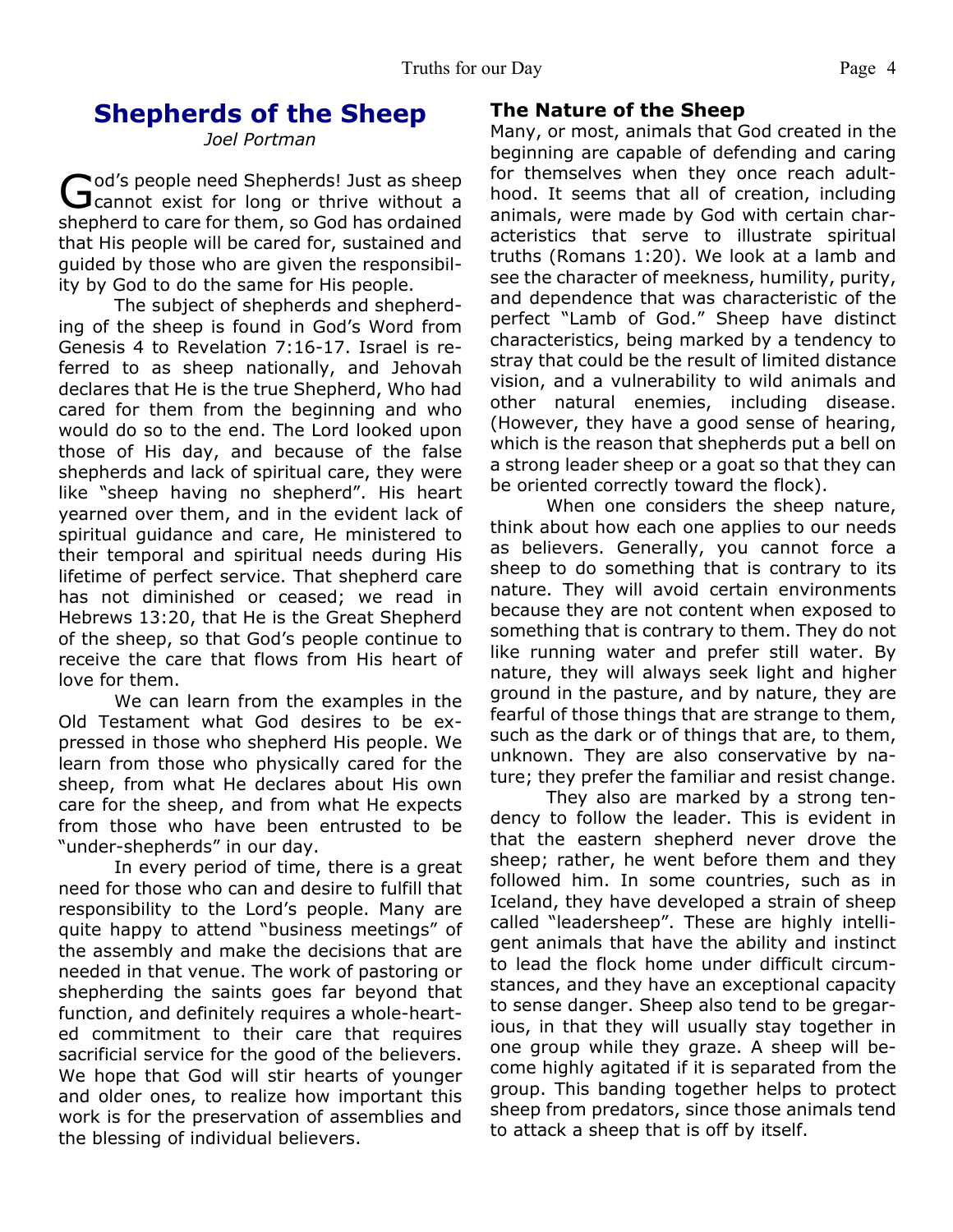Normally, sheep require the presence of at least 4-5 sheep which maintain a visual link with each other when they are grazing. In addition, the normal reaction of a sheep when faced with danger is to flee, not to fight. The more that sheep are domesticated, so much more they depend on man to protect them from predators.

 (Most of this material is taken, in part, from "The Artful Shepherd", by Ron Parker, in "Country Journal", and from other sources).

 Other noted characteristics of sheep that are recorded include the fact that they prefer the routine, what they are more accustomed to. They also react negatively to shouting and other loud noises that frighten them. They will move best when they are not afraid, so those who handle them must work slowly and calmly. They also do not like to move into an area of darkness, preferring a well-lighted place. Many other characteristics have spiritual applications as well, but these summarize the majority of them.

 A consideration of these physical characteristics will help us to see that sheep are apt illustrations of the needs of every one of God's people, whatever the dispensation. These all have spiritual applications that are helpful to understand.

 Spiritual shepherds understand these characteristics, and with understanding of the nature of God's "sheep", they will seek to imitate the actions of those who sheltered and cared for sheep, seemingly from the beginning of history.

 As Christians realize their character as sheep in this way, they will also realize that they need the care of a shepherd. We all have those same tendencies and needs that are illustrated by the sheep of the natural realm.

#### **Men who Shepherded the Sheep**

The first man who is identified as a shepherd is Abel, who God says was a "keeper of the sheep" (Genesis 4:2). We need not look at the contrast between him and his brother, Cain, save to recognize that a keeper of sheep would be occupied with the care of those who were living, so that his attention would be directed toward others, outside of himself. The same relationship cannot exist between a "tiller of the

ground" and the objects that he cultivates. A "keeper of sheep" was one who fed the sheep and guarded them, meeting physical needs and knowing the sheep and their conditions.

 In this example, we should recognize the personal relationship that should exist between one who cares for the sheep and those who he cares for. Keeping sheep involves knowing them and guarding them, sustaining them and meeting their needs. Each sheep is individual, with individual characteristics and personalities. They all have the same general needs in common, but there are those who, because of individual characteristics, need special attention that others do not need. A keeper of sheep in those days lived among the sheep, so that it would be true, as Paul says in Acts 20:18, "Ye know, from the first day that I came into Asia, after what manner I have been with you at all seasons." Shepherds are not absent caretakers, but they are to be found with the flock. Neither are spiritual shepherds men who absent themselves from the assembly for periods of time, nor are they those who do not know the state of the flock (Proverbs 27:23: "Be thou diligent to know the state of thy flocks, and look well to thy herds.")

 Jacob was the second notable keeper of sheep, and he epitomizes that characteristic of a shepherd. His continual presence with the sheep is the emphasis of his shepherding, for he could say that, (Genesis 31:38-40), "This twenty years have I been with thee; . . . Thus I was; in the day the drought consumed me, and the frost by night; and my sleep departed from mine eyes." He had maintained the welfare of the sheep so that they brought forth young that were healthy ("thy she-goats have not cast their young") and he had not personally eaten them ("the rams of thy flock have I not eaten"). He was with them in heat of the day, through the drought and the cold, spending sleepless nights and suffering with them through the nights. He had shared their experiences, and personally knew them as his own. His care for the sheep is also expressed in Genesis 33:13-14, for he would not drive them or bring them along the way too rapidly, lest they should suffer and die by the way. He serves as a pattern for shepherds of the saints, who also need to be aware of the needs and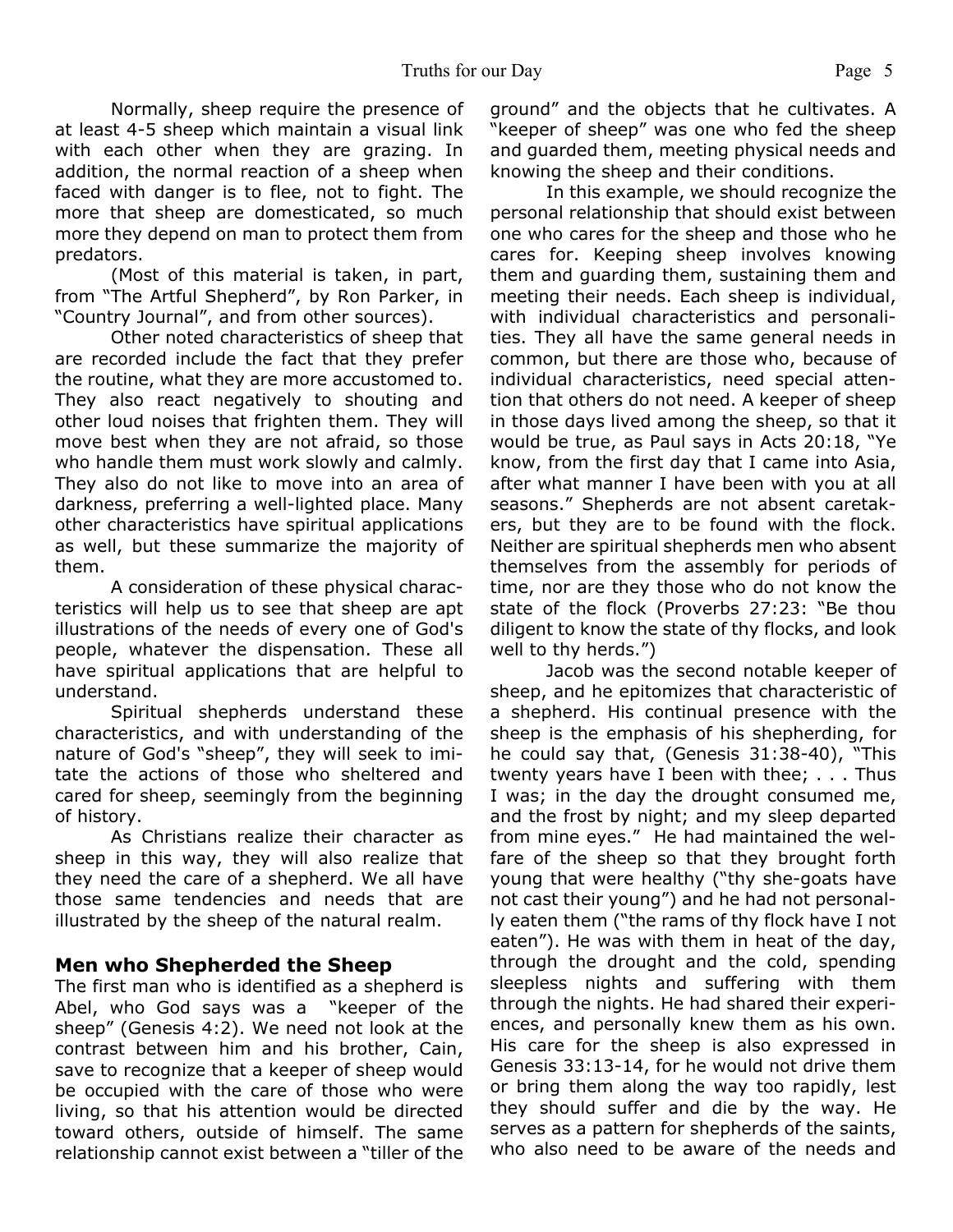conditions of the Lord's people under their care.

 Many of God's notable men in the Old Testament were shepherds, including Moses. He was trained in all the wisdom and knowledge of Egypt for his first forty years, but that was not sufficient for the task of leading God's people. It required the next forty years of keeping the sheep in the wilderness to be prepared for that essential work (Exodus 3:1). David is another leader, who the Lord told that "He took thee from the sheepcote, from following the sheep, to be ruler over my people, over Israel:" (2 Samuel 7:8). The lessons that he had learned in caring for the sheep provided the background training for him to properly lead a nation of God's people. When Samuel first came to Jesse's house, David was not there, for he was out keeping the sheep. But, he was the one selected in preference to his older brothers. His care for the sheep was expressed when he told Saul, prior to entering into the battle with Goliath, that he had defended them from the lion and the bear, which had come out to kill and devour the sheep. (1 Samuel 17:35), and in engaging Goliath on behalf of Israel's army, he was doing the same.

 All these should be studied to learn the characteristics that should mark every true shepherd of God's flock. Their presence with the sheep, their care for the sheep, knowledge of their condition and concern for their welfare, along with other characteristics are those that are most suitable for spiritual shepherds who have been entrusted with the care of the saints of God.

#### (continued)

In a day of much activity in evangelical and other work there is great neglect of the cultivation of the inner life. The service of the outer courts may easily be allowed to interfere with the soul's devotions in the inner sanctuary. Great care may be given to that which is presented to man, while little time is given to the condition of the soul before God. Hours are spent in outward services while minutes in God's presence cannot last long. Spiritual vigor can only be by the cultivation of the inner life, and this requires time for heart searching, prayer and meditation on the Word in the presence of God.

#### **The Wonder of the Book, pt 2** *Dyson Hague, M. A.* **The Wonder of its Unification**

Another thing: We talk of this Bible as a<br>Book. We seldom or never think of it as a Book. We seldom or never think of it as a Library. Very few of us, save those who have of its studied the matter, ever think of this book as a Library consisting of sixty-six separate volumes, written by between thirty and forty different authors, in three different languages, upon totally different topics and under extraordinarily different circumstances. One author wrote history, another biography, another about sanitary science and hygiene; one wrote on theology, another wrote poetry, another, prophecy; some wrote on philosophy and jurisprudence, others on genealogy and ethnology, and some on stories of adventure and travel of romantic interest. Why, if these sixty-six books were printed separately, in large-sized print and heavy paper, and bound in morocco, I doubt if they could all stand on that table! And yet here we have them all, the whole sixty-six volumes, in a little book that a child can carry in its little hand. And the strangest thing of all is, that though their subjects are so diverse and so difficult, the most difficult and abstruse of all conceivable subjects, though there was no possibility of anything like concerted action or transfer of literary responsibility, for it was impossible for the man who wrote the first pages to have had the slightest knowledge what the men would write about who wrote one thousand five hundred years after he was born; yet this miscellaneous cento or collection of heterogeneous writings is not only unified by the binder in one book, but so unified by God the Author, that no one ever thinks of it today as anything else than One Book! And One Book it is, the miracle of all literary unity.

#### **The Wonder of its Age**

Again, it is a wonder that that Book is here today. I say it is a wonder that we have a Bible at all when we think of its age. When we compare the Bible as a book with any other book in this respect it is a perfect wonder. I will tell you why. You all know that the greatest test of literature is time. Do you know of any book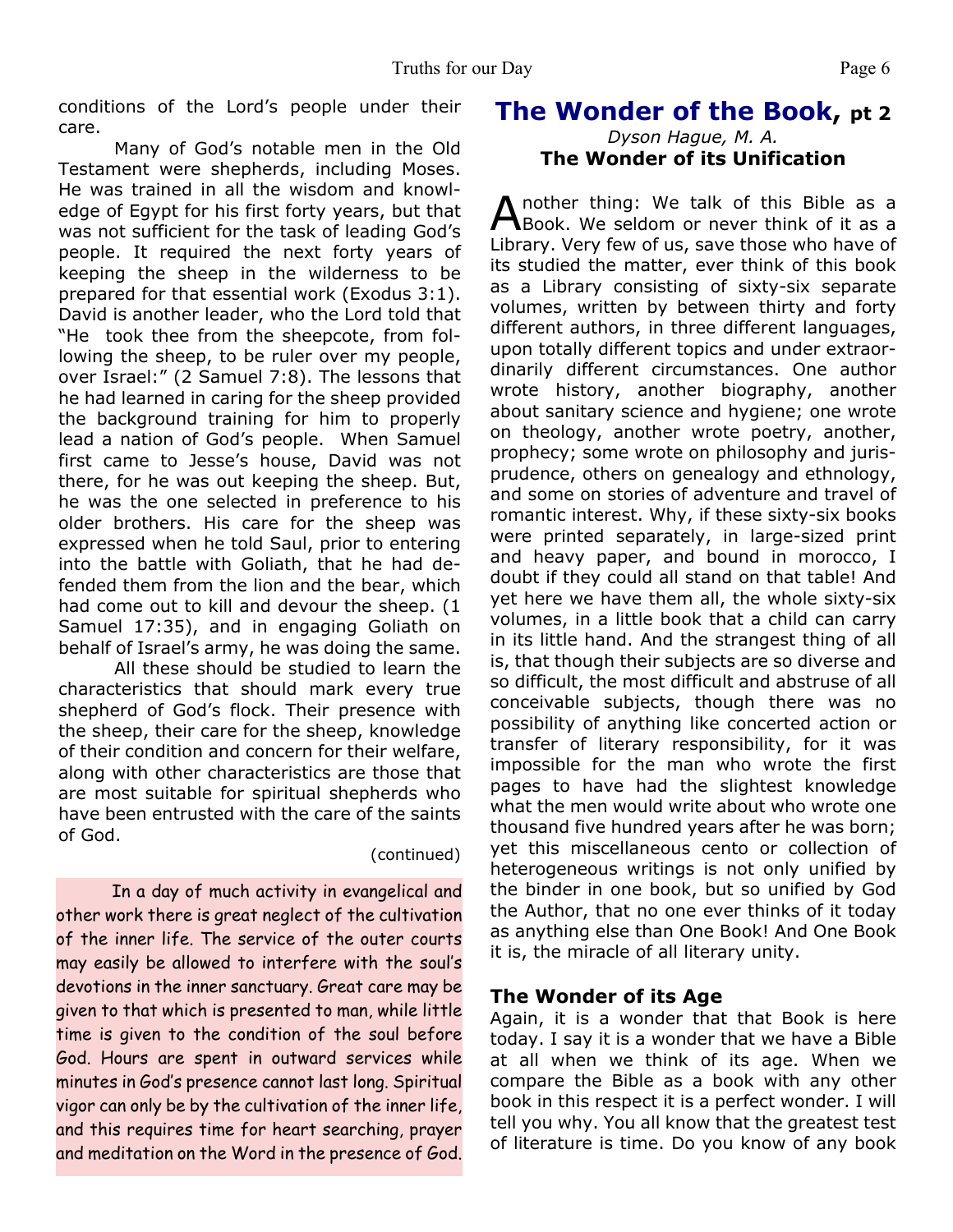that is read by anyone today to speak of, that was written one thousand years ago? Books that were the rage a few years ago are forgotten today. Whoever thinks nowadays of reading "Robert Ellesmere," or asks at a bookstore for Rider Haggard's "She"? Why, poor "David Harum" is almost unsalable, and we will soon hear nothing of "The Rosary." These books were born, were boomed, and died. The cold hand of oblivion is laid upon them. Hebrews 8:13. Their force is spent. Their power is gone. They were literary sky rockets; they are like Ta-ra-raboom-de-aye."

 Where is the book, after all, that is five hundred years old and read by the masses nowadays, for, as we said, a book that is one thousand, or two thousand, or three thousand years old is read by nobody. Horace and Homer may be studied by students of the classics, and school-boys may have Virgil and Xenophon thrashed into them, but whoever thinks of reading them? They are dead books in dead languages. For you can-put it down for a certainty that the older a book is the smaller is its chance of surviving, or being read by people of diverse nationalities.

 Another thing. No book ever has had much chance of being circulated widely amongst a people from which it did not originate. No book, for instance, written by a Spaniard has much chance of being read by Germans. German works are read by Germans; English works by Englishmen. I know that I never could enjoy "Old Mortality," for I am not a Scot. What book do you know of, with a few great exceptions, 'such as Dante, Cervantes, Goethe, Dumas, Shakespeare, that has been able to overleap the bounds of nationality; and as to Turkey, India, or Mexico, or Brazil, what man out of a hundred could tell you whether they had any authors, or if they had, the name of one of their works. But the marvelous thing about the Bible is, that it is the only book in the world that has not only over-leaped the barrier of time, but it is the only book in the whole world that has been able to overleap the barrier of nationality. It was written largely in a dead language, for the Hebrew language is not a language that is either spoken or written today; and yet that Book, written in a dead language, written by men who died two thousand or three thousand years ago, is not only living today but it is the most widely circulated book in the world.

### **The Wonder of its Sale**

Surely this is another marvelous thing. The Old Book is easily the best seller of the day. A leading bookseller was asked what book has the largest circulation. He did not mention the most recent novel or the latest scientific work. He said that the book which out-sells all the other books in the world was the book called the Bible. Other books compute their circulation by thousands; the Bible by millions. And yet the man on the street never thinks of this book as a book that was written in a dead language over two or three thousand years ago.

#### **The Wonder of its Interest**

Another marvelous thing about this book is that it is the only book in the world read by all classes and all sorts of people. You know very well that literary people rarely read a child's book, and children would not read books of philosophy and science even if they could. If a book is philosophical and scientific it commands the attention of literary people, and if it is a child's book it is read in the nursery. A wonderful thing it is to think that there is one book that differs from all others; a book that is read to the little child and read by the old man as he t r e m b l e s on the brink of the other world; Years ago I heard the nurse reading a story to my child, and I said to her, "What is it that you are reading to the little one?" "I am reading the story of Joseph in the Bible," she answered.' And the little child, in excitement, cried, "Please don't stop her, please," as she listened with delighted interest to the reading of a book that was written in Hebrew probably three thousand five hundred years ago. And not far away from the room where the little child was listening, there sat one of the noblest of modern minds, one of the greatest of modern scientists, our foremost Canadian scholar, the great Sir William Dawson, President of McGill College, Montreal, reading with profound devotion and a higher delight the pages of that same marvelous Book. Here is a phenomenon. One of the ablest of modern scientists delights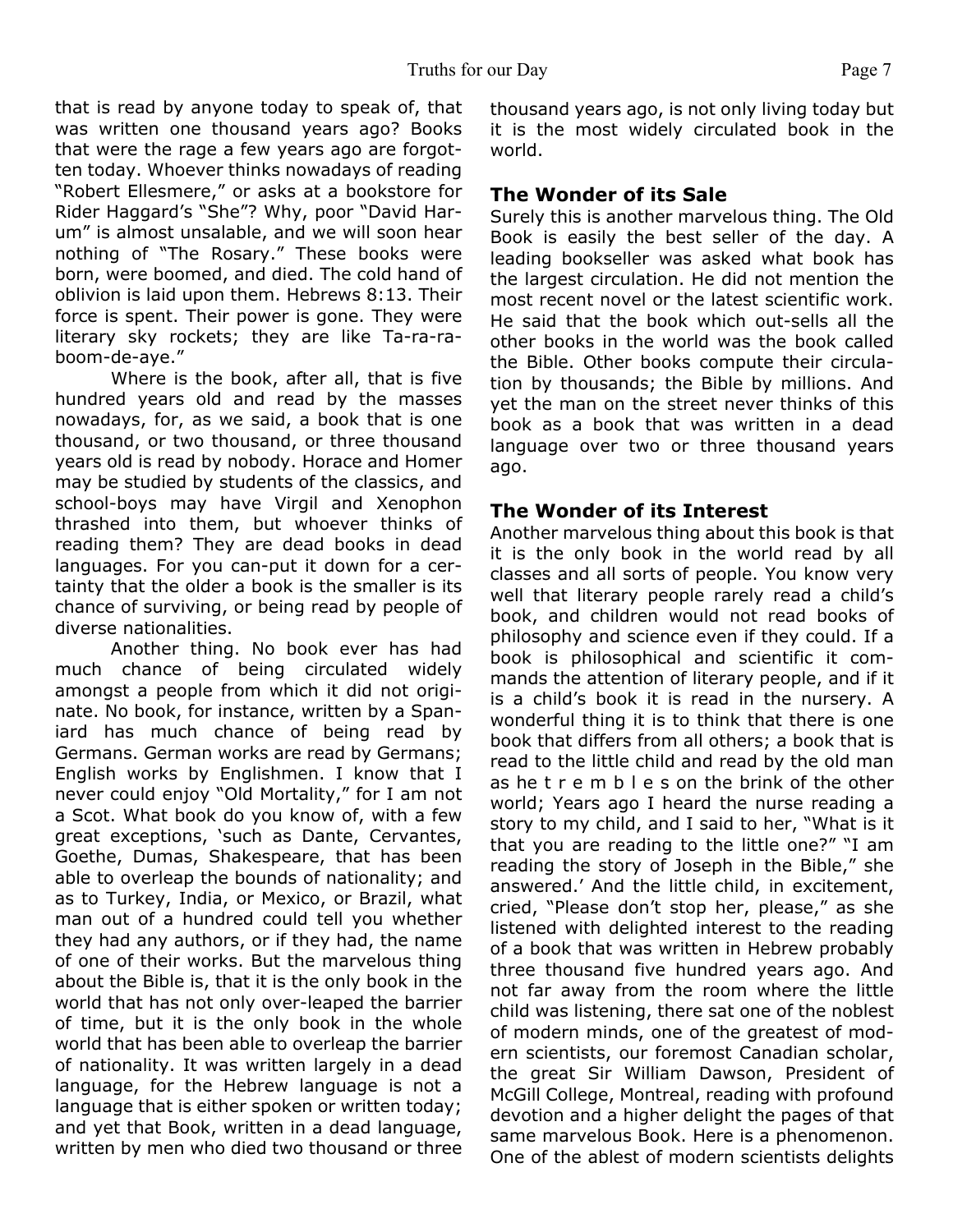in the reading of a book which is the joy of a little child in the nursery! Verily it is without a parallel in literature. Our boys and girls read and study it in myriads of homes and Sunday Schools, and great scholars like Newton, and Herschel, and Faraday and Brewster, and great statesmen like Gladstone and Lincoln, and great soldiers like Gustavus Adolphus, and Gordon, and Stonewall Jackson, have taken this book as the joy and the guide of their life.

#### **The Wonder of its Language**

Another wonderful thing is that this Book was not written in Athens, the seat of learning in Greece, nor in Alexandria in Egypt. It was not written by men who received their inspiration from the ancient sources of wisdom. It was written by men who lived in Palestine, in Nazareth, in Galilee. Many of the writers were what we would call illiterate. Not only were they not university men, or scholars or original thinkers; they could not speak their own language properly. There is a strong probability that neither John nor Peter could speak grammatically. You remember Peter was trapped because his dialect betrayed him. He spoke like a Galilean. Did you ever hear a man of Yorkshire or Somersetshire talking? Did you ever hear the brogue of an Irishman from Galway? It was like that with Peter and John. (Matthew 27:73. Acts 2:7:4:13.) They were uneducated men. And many of the men who wrote the Bible were men of that character. One was a farm hand. Another was a shepherd. They were men of no literary reputation. And yet from men of that type educationally has come a book that God in His mysterious power has so divested of all provincialism that it has become the standard of the language of the most, literary nations of the world.

 And not only so. It is a book that has gone, to the North and South and East and West. It is the strongest factor in modern life today, and yet it is of the ancient world. It is the most potent factor in the influence of the great nations of the progressive West, and yet it proceeded from the narrowest and most conservative people of the unprogressive East. All its authors were Jews, and the Jews by instinct and tradition, by education and sentiment, were the narrowest of all narrow people. The

Jew was not only narrow; he had no interest in other nations. You know what a time it took to get the idea into Peter's head that he ought to have an interest in the salvation of the Gentiles of the outside world. (Acts 10:14. Galatians 2:11-14.) A miracle of special revelation only did it. How do you explain then the fact that these ignorant men, these most uncosmopolitan men, with all their provincialism, and exclusiveness, and insularity, were enabled to write a book which has become not only the Book of the Jews, but the Book of all men, and The Book of the world today. It is for only one tongue, and that is, the world's. It is for universal man as man. It is the proud boast of the Church of Rome today that it has but one language, and that a dead language, the Latin. But the Bible Society have a prouder boast. It is their boast that they have printed the Bible in over five hundred living languages; that they are giving the Living Word to every nation under heaven, that they may hear in their own tongue the wonderful works of God. Yes! God has so overruled the history of His world that there has been born a Society which has reestablished the miracle of Pentecost. It is truly a miracle. It is a wonder to think that an old Hebrew book, written by a lot of Jews, has in God's mystic Providence been so divested of all orientalism and Judaism, and rabbinism, that the millions upon millions of boys and girls and men and women who read it never think of it as the writing of Hebrews or the language of an ancient and oriental race. To them they are simply the words of their own dear mothertongue. It is the English Bible; the best that our literature can give in simple, noble prose, as Frederic Harrison once said in a lecture at Ox ford. And yet, wonderful to think of, the German never thinks of it in any other way. To him it is the German Bible.

(continued)

There is Light in Christ to illumine ; Life to quicken you, Grace in Christ to sanctify you; Comfort in Christ to cheer you, Power in Christ to deliver you; and Righteousness in Christ to justify you; therefore Christ, always go to Christ for everything, go to Christ alone.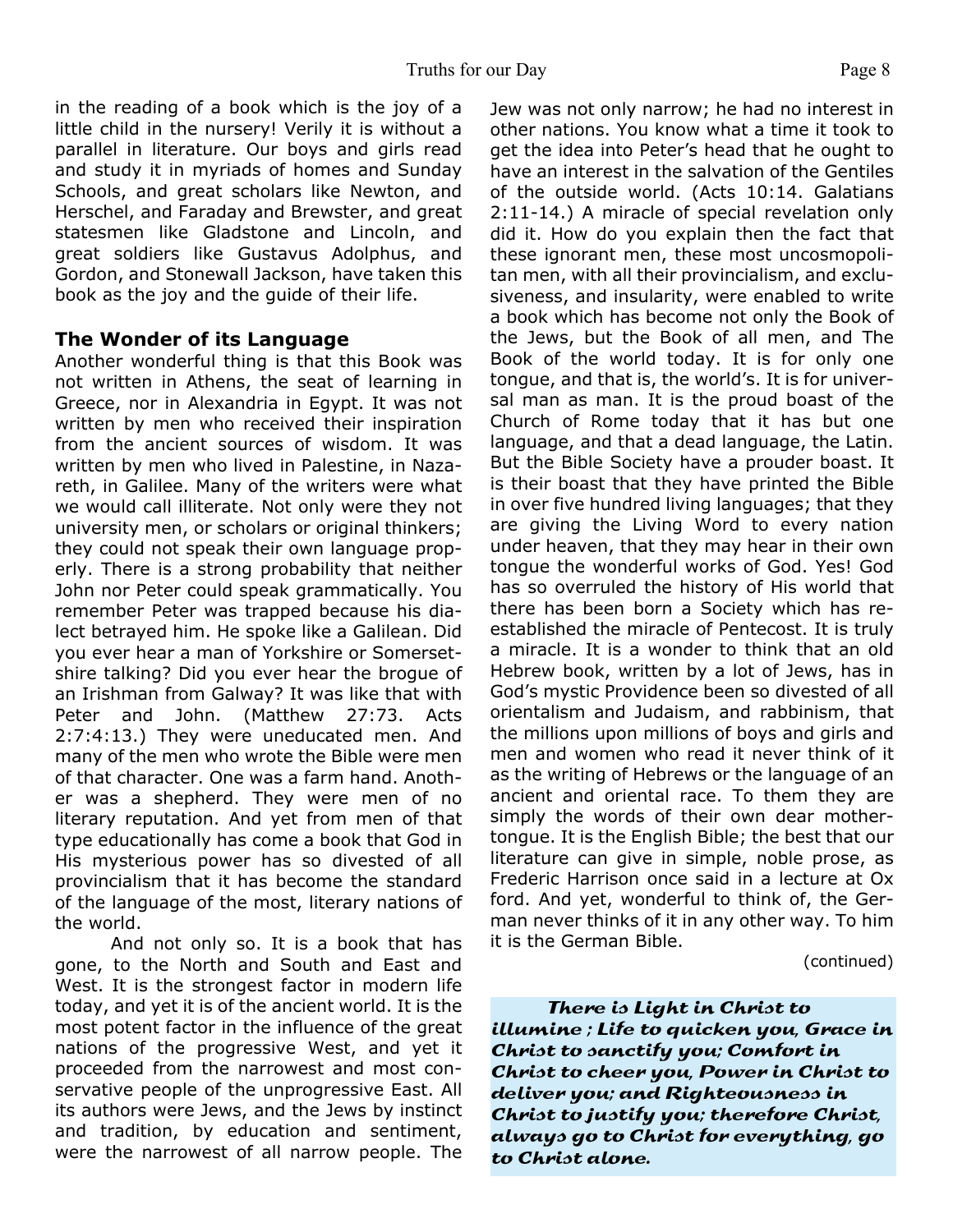# **Turning from God to Man,**

#### **pt. 2** *Robert Surgenor* **False Reports**

In history atrocities have been committed in<br>the name of Christianity—specifically the **T**n history atrocities have been committed in Crusades, and the Inquisition. However, these people were acting contrary to the teachings of Christ, and were not genuine Christians, but mere professors of Christianity. The blame lies on these perverts, not on true Christianity, for Christ taught to love even your enemies! Many historians state, "In every case in which Christians are blamed for violence, a closer look largely exonerates them."

 Generally speaking, when Christian restraints have been removed from a society, atrocities are magnified, as seen in the regimes of Hitler, Mao, Stalin, and Pol Pot which were essentially atheistic bloodbaths. These twentieth century despots alone account for well over 100 million murders. The evidence is strong that when the restraining influence of Christianity has been removed from a country or culture, unmitigated disaster will naturally follow. I fear that the United States is in for perilous times as we continue to drift from Christian principles. Christianity's theme to the world is the equality of human beings, and the preciousness and worth of every human life. As put by D'Souza, Christianity was the propelling force behind the campaign to end slavery, the movement for democracy and popular self-government, and human rights. If our country gives up Christianity, there will be a systematic erosion of values like equal dignity and equal rights that people cherish. Also, there will arise the restoration of infanticide, demands for the radical redefinition of the family, the suppression of freedoms of religion and expression, and political tyranny.

 What is the "age" like? It is like a mold that seeks to deform all who are in it. Actually, it is several molds or world views (interpretive framework), the standard by which we interpret reality, or one mold with several facets.

 The word "age" (aion) in the bible is very often translated, "world," and as W.E. Vine states, "signifies the condition of humanity, which since the fall, is in spiritual darkness, with a nature, tendencies, and influences controlled

by the powers of darkness in opposition to God, and now under the prince of this world." Scripture warns Christians against being conformed to this age (Romans 12:2). The conforming of the Christian is found in Romans 6:17. "But God be thanked, that ye were the servants of sin, but ye have obeyed from the heart that form of doctrine which was delivered you." Another version reads, "that form (mold) of doctrine unto which ye were delivered." In other words, Christians are poured into a specific mold, consequently conformed to that mold. That mold is the doctrines of the New Testament. Christians are conformed to the Word of God, not the principles and schemes of this world.

 The age also has its several molds (the world's standard) that seek to deform all who are in it. Here are some of them:

# **The World's Mold of Secularism**

The word secular means "the world in terms of time." We all live in the secular world, the world of time and space, but Christians are warned against adopting the secular world view, which views all within the limits of this present time. Contrariwise, Christianity thinks of life in terms of eternity.

 The secularist believes that when one dies, he ceases to exist. However, the Christian believes that we shall all be in heaven or hell and by God's grace he will be in The secularist believers that when one dies, he ceases to exist. However, the Christian believes that when a Christian dies, he goes to heaven. Does our world have a supernatural or secular orientation? Consider what kind of world is pictured in the world's popular magazines, movies, and TV. Do these mediums portray the human race in sin, traveling down the broad way to destruction? Does it picture the world fashioned by God, sustained by God, and loved by God? Of course not!

 The world represented in the press, TV, movies, and by journalists and politicians is quite the opposite. Secular modernism pictures humanity as a self-sufficient world. It pictures man as a self sufficient and progressive creature, making the world better and better, day by day, until finally, a utopia will be reached, solely through man's ingenuity and wonderful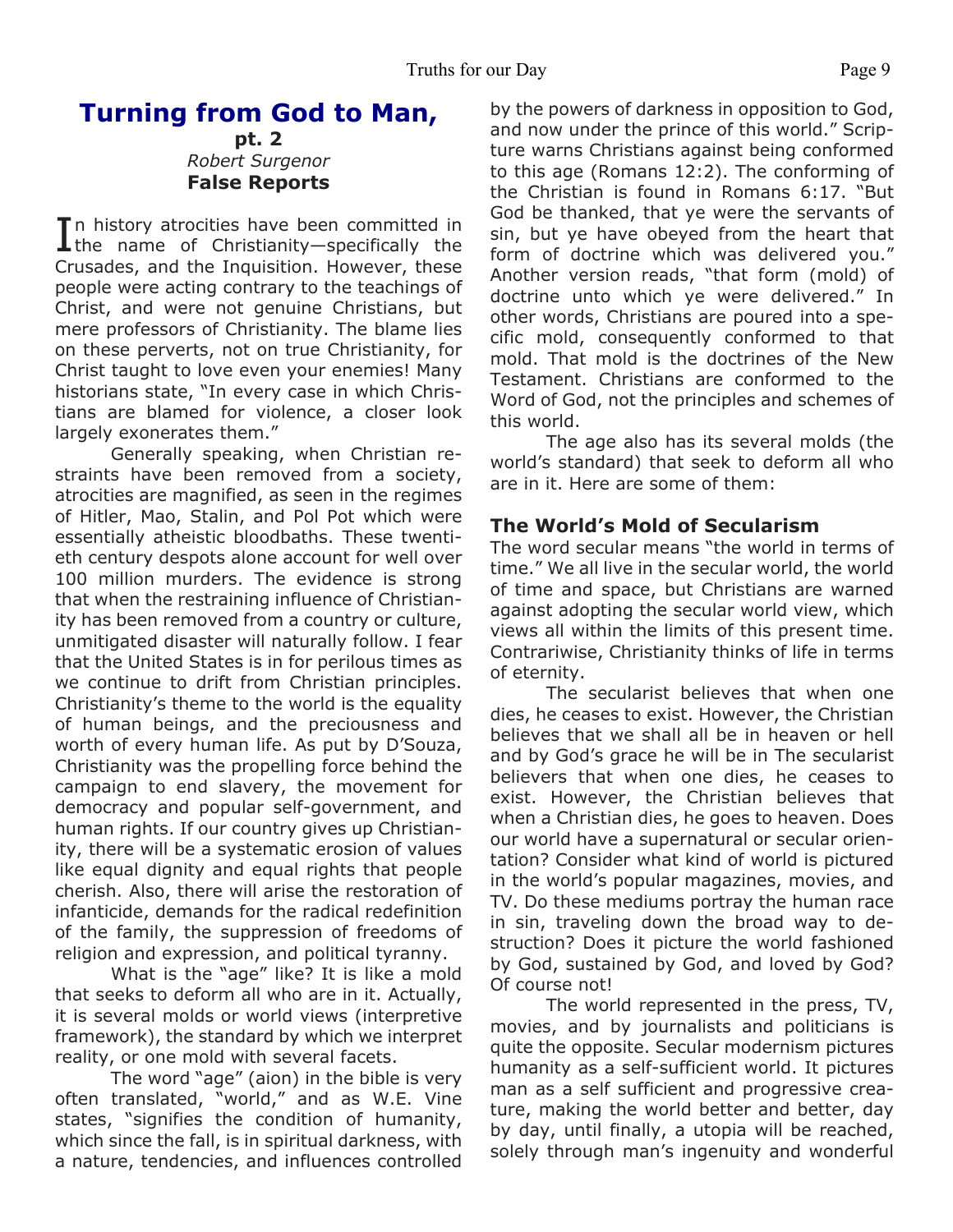achievements. God is not in the picture at all. In fact, in many instances, they consider Christianity as a hindrance to man's progress, and an enemy of man's free thought, and simply a crutch for feeble, weak minded people. It is a world consumed with acquiring more and more possessions and comforts, then all is over when you die. There is no God to meet.

# **The World's Mold of Humanism**

The root of humanism may be traced to ancient Greece, to the pre-Socratic philosopher Protagoras (480–10 BC). His motto was, "man is the measure of all things." Man, in himself, is the ultimate norm by which values are to be determined. He is the ultimate being and the ultimate authority; all reality and life center upon man.

 Humanists believe that every mortal is essentially good, while God teaches that man is is a fallen and sinful creature in need of the new birth. Humanism is man-centered. Christians are God-centered. Humanists claim to be humanitarian, i.e., caring about people. However, humanism is atheistic and secular. This world is all there is. There is no divine revelation. Mankind is the only source of morals. The humanist will stand one night outside a prison protesting capital punishment, yet the next morning he will stand outside an abortion clinic defending the right of a doctor to kill an unborn baby. He loves humanity, yet he will fight for legislation to protect 40 or 50 spotted owls—legislation that will cost 50,000 people their jobs.

 Humanism is irrational. It wants Christian ethics without Christ. Humanism has invaded the church in the form of theological liberalism. It is anti-supernatural thus it has done away with all the supernatural elements of Christianity, such as, miracles, the resurrection of Christ, the atonement of Jesus, and the Virgin birth. The humanist thinks only of his own happiness and needs. The Christian says, "What can I do to help the church?" The humanist says, "What can the church do to help me?" Humanism is essentially selfish, self centered, irrational, and atheistic.

# **The World's Mold of Existentialism**

The father of existentialism was Friedrich Nietzche (1844–1900), who penned the slogan, "God is dead!" He took secularism to its logical conclusion. If this world is all there is, then there is no God, no ultimate essence beyond this present existence. If there is no God, then life is meaningless. All human life is shut up to the here and now. There is no exit to the eternal. Values and truth are what we make them.

 This world view has been embraced by the arts, whether in painting, popular music, or the theater, including TV and the movies. Human passion has changed from meaningful and lovely romance to a meaningless and coarse animal drive. All of life is meaningless. In other words, we are all animals who through the evolutionary process have pulled ourselves up to the superior standard we presently possess. As an animal, why not fulfill all your animal lusts. Do your thing, live it up for you only live once, and there is no God to give an account to. What a horrible deathbed some of these have faced.

# **The World's Mold of Relativism**

Out of secularism and existentialism comes relativism. There is no ultimate reference point. Nothing is absolute. There are no absolutes in religion or morals. Philosopher Ludwig Wittgenstein said, "If I want the door to turn, the hinges must stay put." In relativism there are no hinges.

 If "everything is relative," as many moderns say, then we cannot condemn Hitler. He believed he was right to exterminate Jews. Why should we condemn him? Relativism ultimately leads to statism, totalitarianism, and Antichrist because eventually it becomes intolerable. It leads to emptiness and division. Someone has to bring unity.

 The issue will serve to illustrate the relativistic world view. America has been severely divided over the issue of abortion. Some vehemently oppose it, others favor it. In the middle are people who say, "I would not choose to have an abortion, but I believe every woman has the right to make that choice for herself." This middle position is the stance of the relativist.

 The relativist hates rules and regulations. They feel that it isn't right to impose rules on anyone else. Why should another